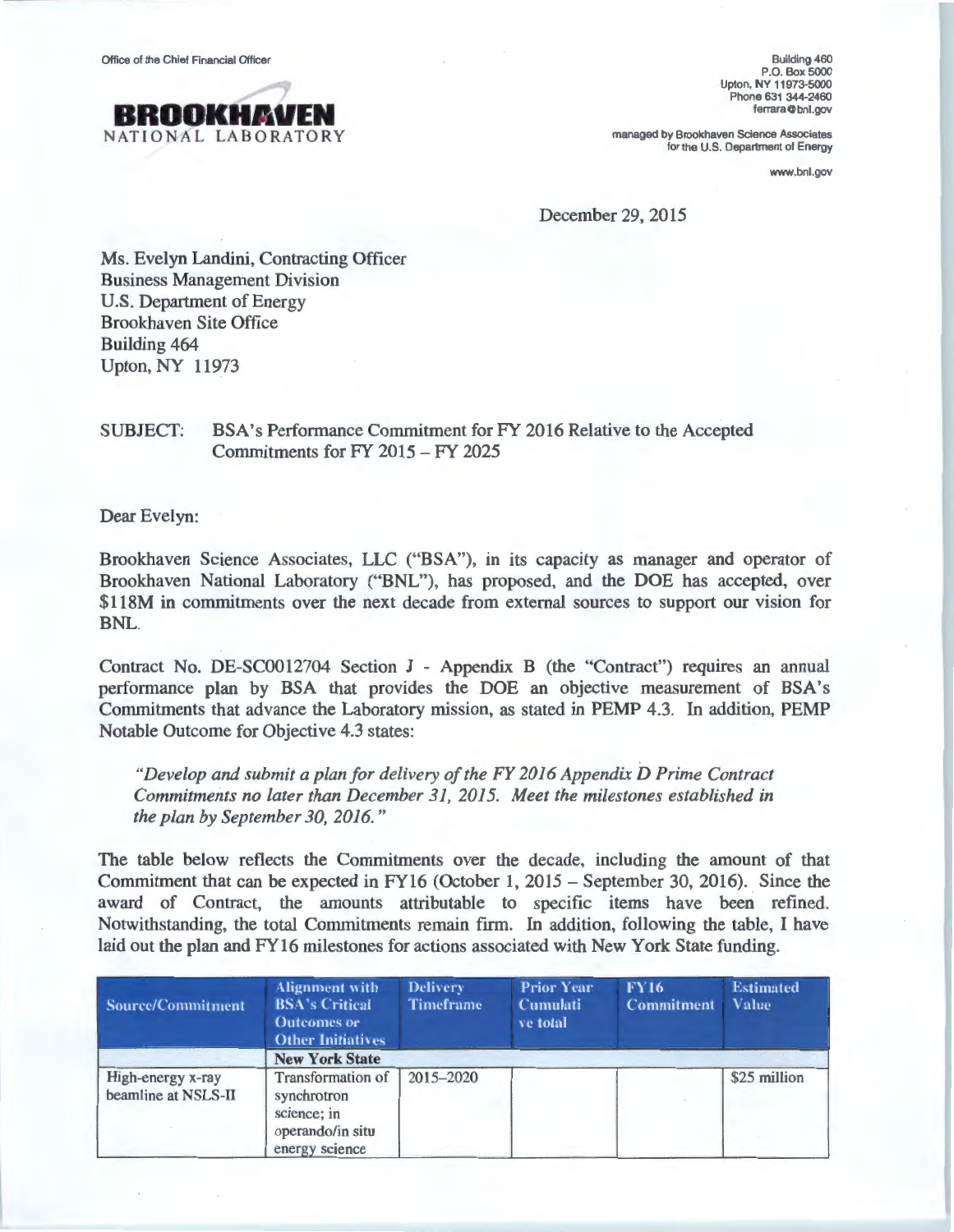Letter to E. Landini

| <b>Accelerator &amp; Electron</b><br>Ion Collider (EIC)<br><b>Design Building</b>                                                                                | Origins of matter<br>and mass                                                                                                               | 2015-2020 |          |                            | \$25 million       |
|------------------------------------------------------------------------------------------------------------------------------------------------------------------|---------------------------------------------------------------------------------------------------------------------------------------------|-----------|----------|----------------------------|--------------------|
| <b>Establish Big Data</b><br><b>Consortium-Center for</b><br>Data-Driven Discovery<br>(CD3)                                                                      | Data-driven<br>discovery                                                                                                                    | 2015-2020 |          |                            | \$15 million       |
|                                                                                                                                                                  | <b>NYS Total</b>                                                                                                                            |           | N/A      | <b>See Action</b><br>Plan/ | \$65 million       |
|                                                                                                                                                                  |                                                                                                                                             |           |          | <b>Milestones</b>          |                    |
|                                                                                                                                                                  | <b>Brookhaven Science Associates</b>                                                                                                        |           |          |                            |                    |
| <b>Capitalize Agreements</b><br>for Commercializing<br>Technology (ACT) and<br>non-federal Work for<br>Others (WFO) to<br>accelerate Laboratory<br>growth agenda | Growth in WFO,<br>energy<br>technology;<br>workforce<br>development;<br>community<br>relations                                              | 2015-2025 |          |                            | \$3.2 million      |
| <b>STEM</b> education and<br>community outreach                                                                                                                  | Workforce<br>development;<br>community<br>relations                                                                                         | 2015-2025 |          |                            | \$2.0 million      |
| Laboratory employee<br>college scholarships                                                                                                                      | Workforce<br>attraction and<br>retention                                                                                                    | 2015-2025 |          |                            | \$1.22 million     |
| <b>Laboratory Director</b><br>discretionary funds                                                                                                                | <b>All Critical</b><br>Outcomes                                                                                                             | 2015-2025 |          |                            | \$15.78<br>million |
|                                                                                                                                                                  | <b>BSA Total</b>                                                                                                                            |           | \$3.514M | \$2.05M                    | \$22.2 million     |
|                                                                                                                                                                  | <b>Stony Brook University</b>                                                                                                               |           |          |                            |                    |
| <b>Stony Brook-BNL Joint</b><br>Appointments                                                                                                                     | Synchrotron<br><b>Sciences</b> ; Energy<br>Sciences; High-<br><b>Energy Physics</b><br>(HEP);<br>Environmental;<br>Data-driven<br>Discovery | 2015-2025 |          |                            | \$26.2 million     |
| <b>Stony Brook-BNL Seed</b><br><b>Grant Program and</b><br>other related support                                                                                 | <b>All Science</b><br><b>Critical Outcomes</b>                                                                                              | 2015-2025 |          |                            | \$2 million        |
|                                                                                                                                                                  | <b>Stony Brook Total</b>                                                                                                                    |           | \$2.480M | \$2.5M                     | \$28.2 million     |
|                                                                                                                                                                  | <b>Partner Universities</b>                                                                                                                 |           |          |                            |                    |
| Partner Universities -<br><b>BNL</b> Joint<br>Appointments                                                                                                       | <b>Transformation of</b><br>synchrotron<br>science; in<br>operando/in situ<br>energy science                                                | 2015-2020 |          |                            | \$3.0 million      |
|                                                                                                                                                                  | <b>Partner Universities Total</b>                                                                                                           |           | \$.256M  | \$,33M                     | \$3.0 million      |
| <b>GRAND TOTAL</b>                                                                                                                                               |                                                                                                                                             |           | \$6.25M  | \$4.88M                    | \$118.4<br>million |

## Action Plan/Milestones:

With respect to the New York State funding, we are actively engaged in discussions with officials within the State administration to identify the specific New York State organization(s) that will fund the three (3) projects and establish definitive agreements with these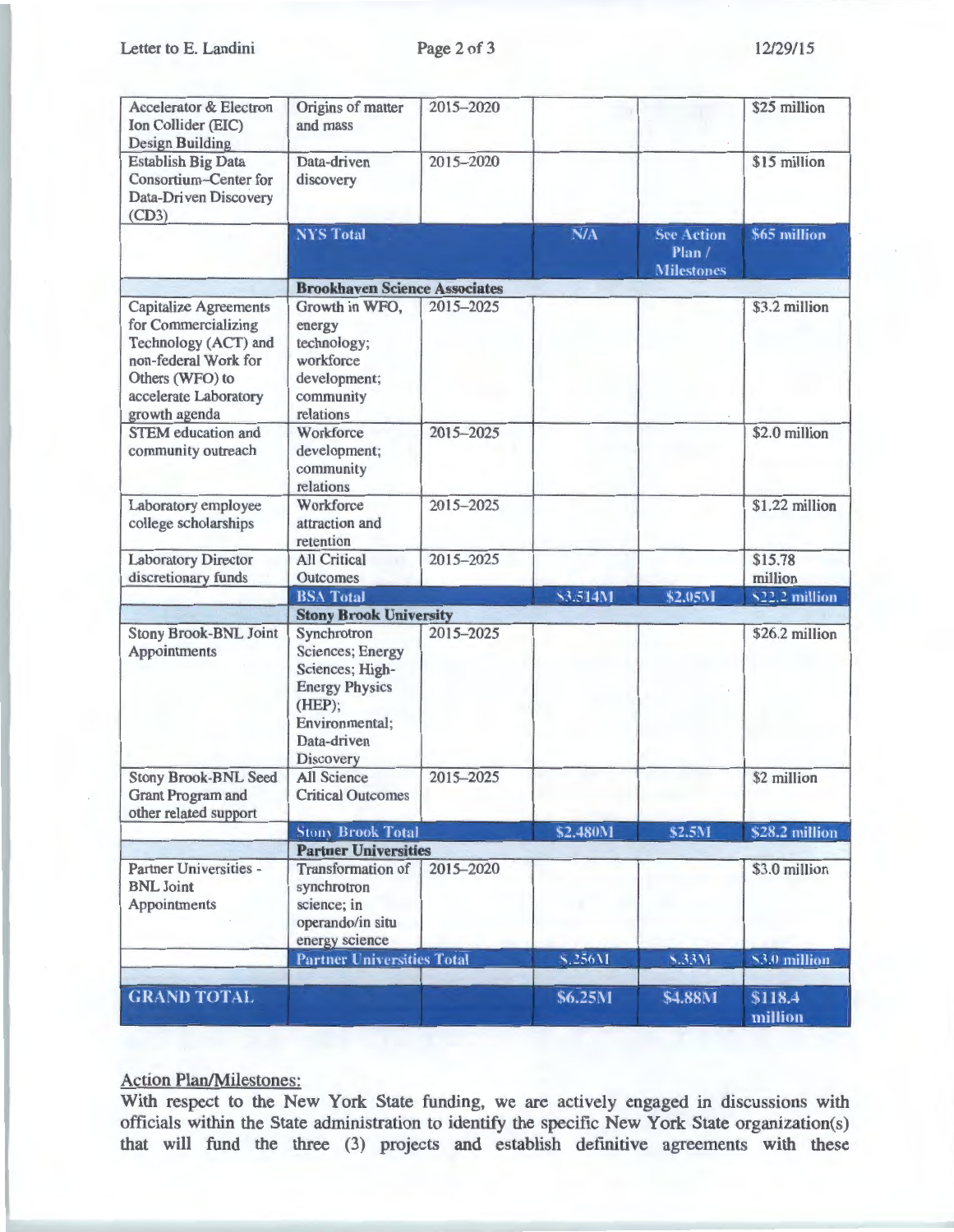organization(s). BSA plans to commence the three (3) projects during FY16. We will keep you updated on our progress.

Similar to practice in FY15, it is BSA's intention to deliver a recap to DOE-BHSO at the end of the year that provides actual performance compared to the FY16 Commitments.

If you have any questions, please do not hesitate to contact me.

Sincerely,

 $\mu$ r.<br>Jer *Peter Ferrara* 

Peter Ferrara BSA Interim Chief Financial Officer

cc: J. Anderson (BSA/BNL) B. Boyle (BSA/BNL) F. Crescenzo (DOE-BHSO) D. Evans (Battelle) R. Gordon (DOE-BHSO) D. Gibbs (BSA/BNL) R. Reeder (BSA/SBU) T. Schlagel (BSA/BNL) S. Stanley (BSA/SBU) R. Townsend (Battelle) R. Tribble (BSA/BNL)